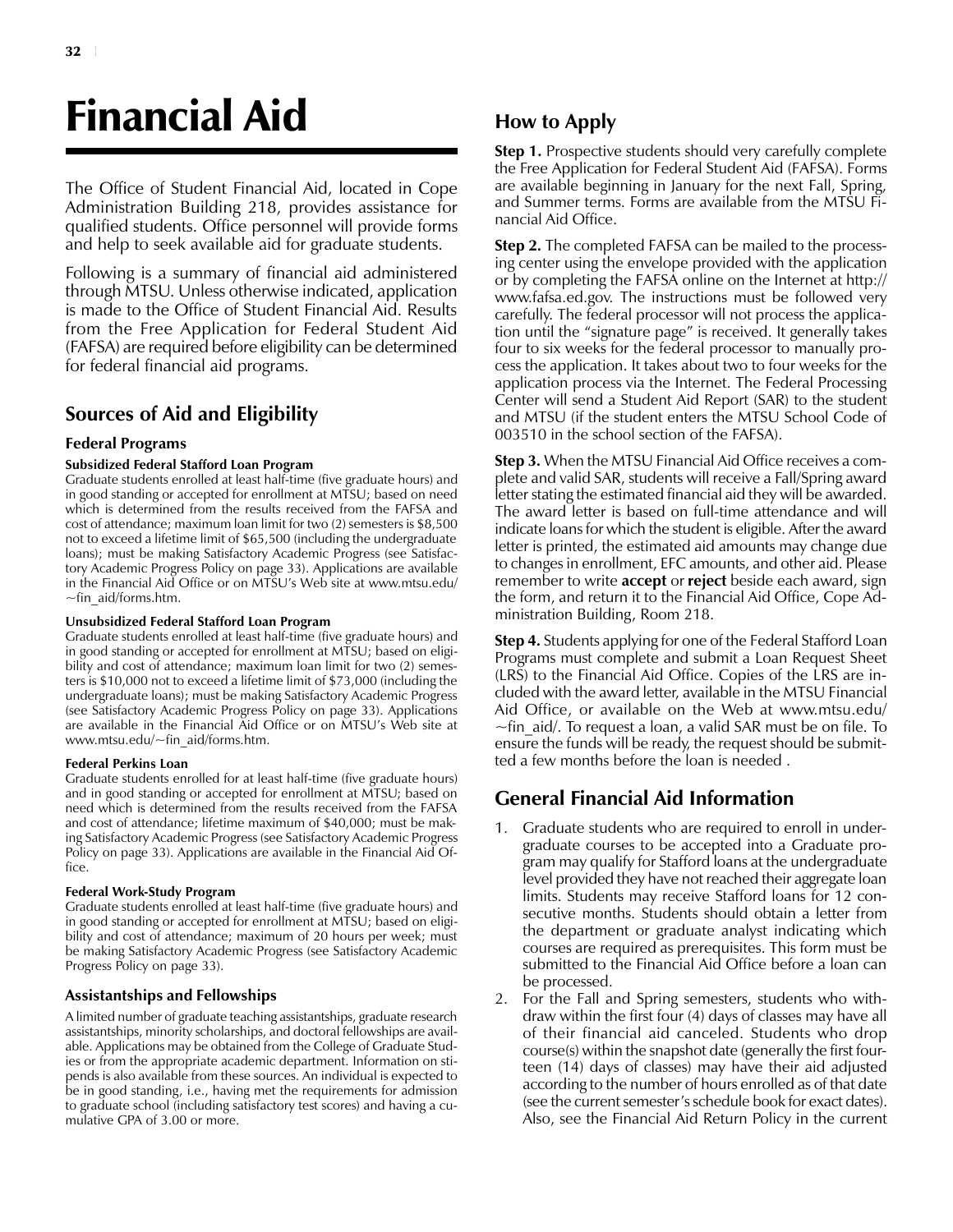schedule book which details information regarding withdrawing before 60 percent of the semester.

- 3. For each session of the Summer term, students who withdraw before the last day to drop without receiving a grade may have all of their aid canceled. Students who drop course(s) before the last day to drop without a grade may have their financial aid adjusted (see the Summer semester's schedule book for exact dates). Also, see the Financial Aid Return Policy of the current Summer Schedule Book about information regarding withdrawing before 60 percent of the term.
- 4. For Stafford and Perkins loans, class attendance will be verified for disbursements that occur during the semester on at least a half-time (5 graduate hours) basis, funds may not be disbursed or awarded aid may be adjusted.
- 5. Attendance must be verified for students who are enrolled in correspondence courses, online courses, telecourses, the Regents degree, or courses via the Internet. Because attendance is not required for these courses, instructors document attendance according to completed homework assignments. In order that their attendance can be documented, students should complete their homework assignments in a timely manner. If students wish to withdraw or drop from these courses, it is recommended they contact their instructor(s). Students' financial aid may be adjusted or canceled if instructors are unable to verify attendance.
- 6. Any scholarships received in excess of tuition, fees, and books are considered taxable income. See your tax preparer for tax filing information.



# Satisfactory Academic Progress Policy

Federal regulations require that all federal financial aid recipients be enrolled in a degree-seeking program and maintain satisfactory academic progress toward a degree to maintain eligibility. MTSU complies with this requirement by monitoring each aid recipient's cumulative grade point average (GPA), completion rate, and maximum timeframe for completion of a degree. The following describes MTSU's method for monitoring each of these measures.

# Cumulative Grade Point Average

Graduate students. To be eligible for financial aid, a student's GPA must meet at least the minimum requirements found in the graduate catalog or be approved by the College of Graduate Studies for enrollment.

## Completion Rate

Students must earn 66 percent of their cumulative credits attempted to remain eligible for financial aid. Grades of A, B, C, D, P, or S, including any " $+$ " or "-" options, count as credits earned. All courses for credit will be counted as hours attempted including withdrawals, incompletes, courses repeated, and courses receiving a grade of N, U, WF, WP, and F.

- 1. **Probation.** Students whose completion rate is greater than 50 percent but less than the required 66 percent will be placed on probation.
- 2. Suspension. Students whose completion rate is less than 50 percent of the credit hours attempted or those previously placed on probation who did not pass 75 percent of attempted credit hours will be suspended from eligibility for federal grants, loans, and federal work-study employment. Students may still be eligible for emergency short-term loans and other university funds.

## Time Limitations

Graduates. The maximum time limitation for graduate students will be 150 percent of the standards established by the College of Graduate Studies and published in the graduate catalog.

## Review of Progress Standards

- 1. **GPA.** The Records Office reviews the GPA at the end of each semester. Students may appeal academic suspension to the undergraduate or graduate academic appeals committee. The decision of the committee is final.
- 2. **Completion rate.** The completion rate is reviewed annually at the end of the Spring semester by the Financial Aid Office.
- 3. Time limitation. The maximum time limit is reviewed at the end of each semester by the Financial Aid Office.

## Notification/Appeals

- Probation. The Financial Aid Office will send a letter to students placed on financial aid probation notifying them of their financial aid status and the expected requirements. Each student will be allowed at least one probationary period during the course of enrollment.
- **Suspension.** Students suspended from financial aid will receive a letter from the Financial Aid Office along with a Satisfactory Progress Appeal form. Students are allowed to appeal their suspension if they can document extenuating circumstances beyond their control which have since been resolved. Examples include death of immediate family member and extended medical illness and/or disability. Provisions also may be made for students who have been approved to participate in the Academic Fresh Start program or have military credits that cannot be counted toward